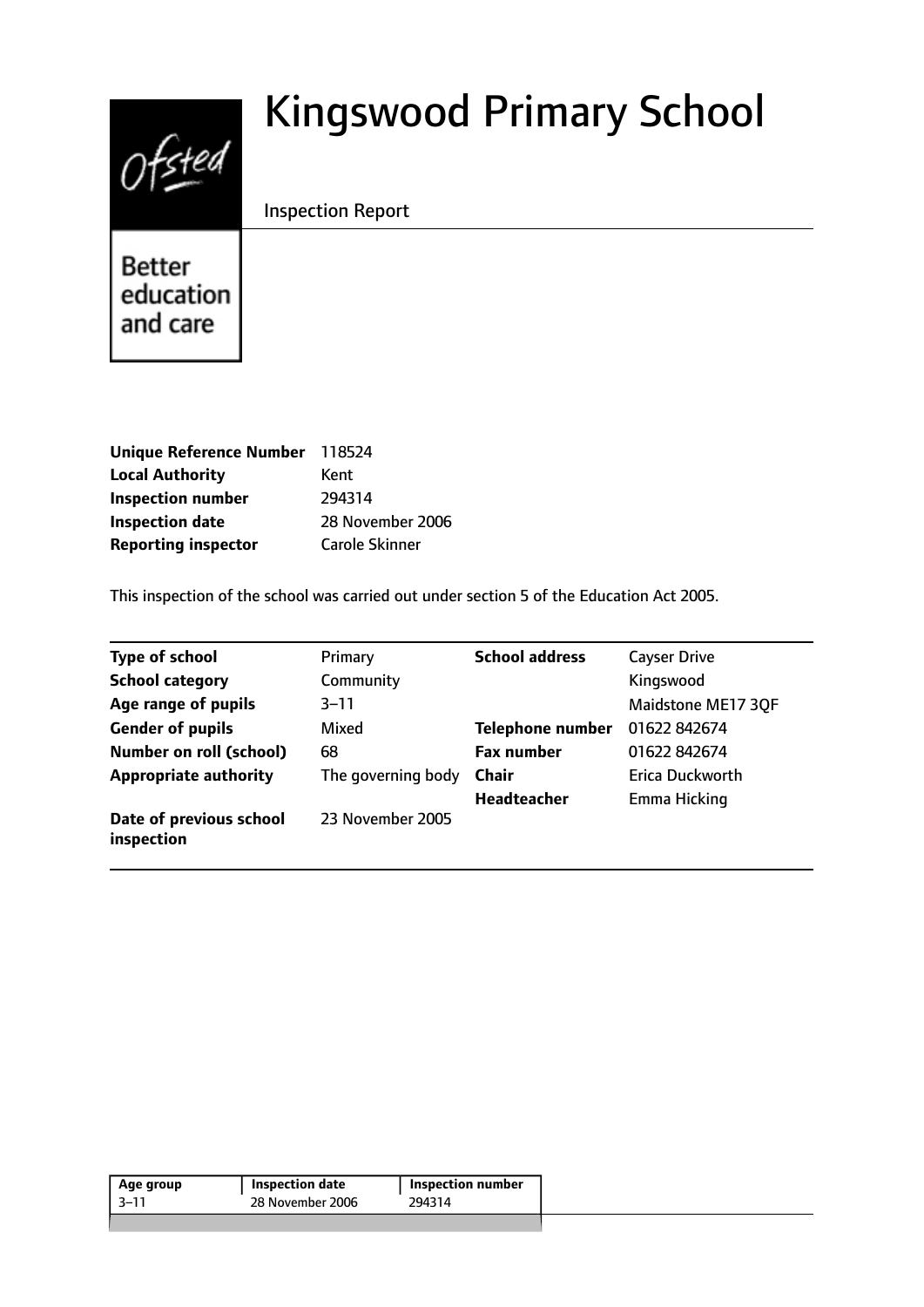© Crown copyright 2006

Website: www.ofsted.gov.uk

This document may be reproduced in whole or in part for non-commercial educational purposes, provided that the information quoted is reproduced without adaptation and the source and date of publication are stated.

Further copies of this report are obtainable from the school. Under the Education Act 2005, the school must provide a copy of this report free of charge to certain categories of people. A charge not exceeding the full cost of reproduction may be made for any other copies supplied.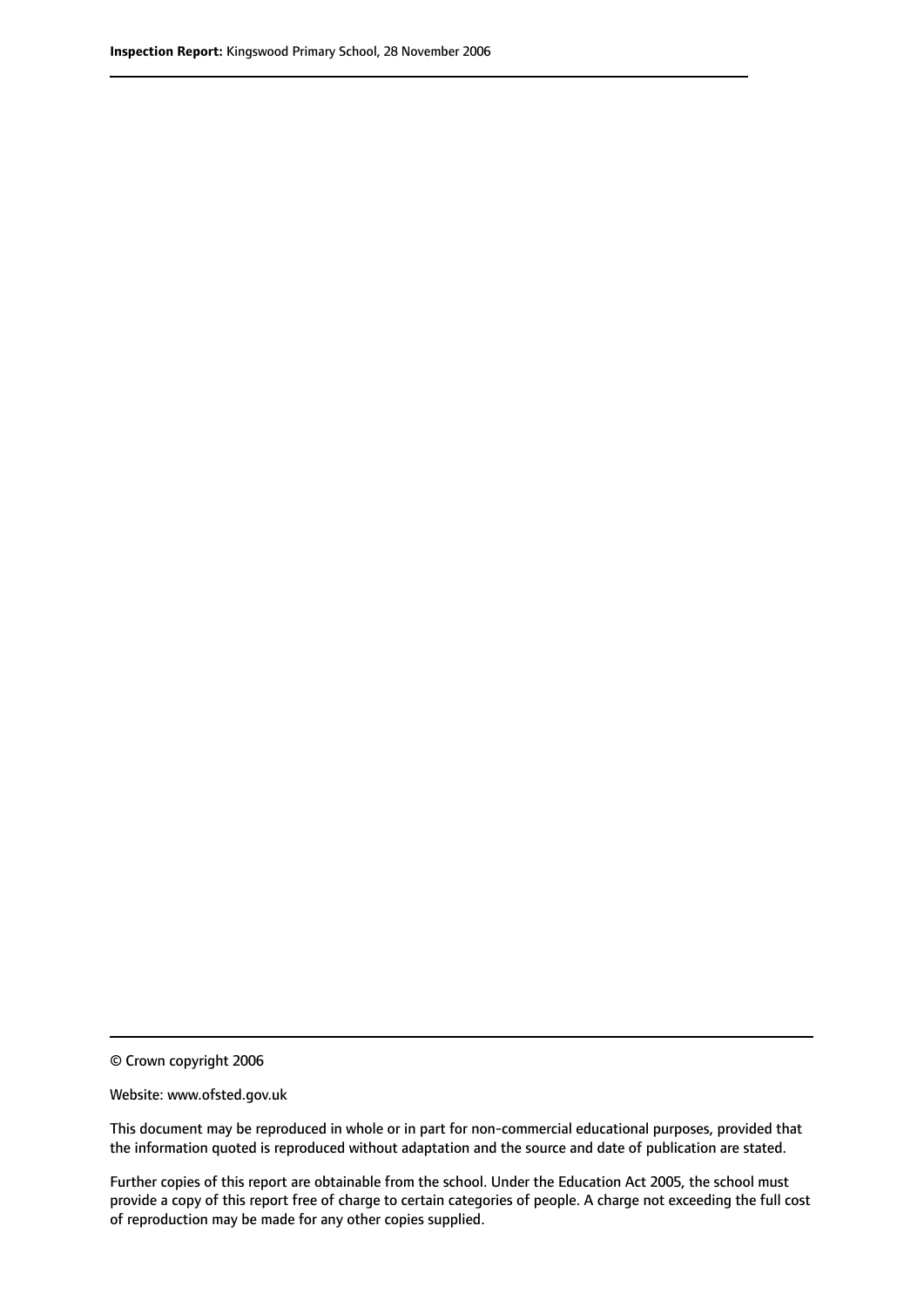#### **Introduction**

The inspection was carried out by two Additional Inspectors.

#### **Description of the school**

Kingswood Primary is a small three-class school in a rural setting not far from Maidstone. Most of its pupils are of White British origin. A very small minority come from traveller backgrounds. The proportion of pupils with learning difficulties is much higher than usually seen, including pupils with statements of special educational need. Attainment on entry is broadly average, although this varies from year to year because of the small number of pupils involved. When the school was inspected in November 2005 it was judged to require a Notice to Improve in relation to standards and the quality of teaching in Years 2 and 3. The substantive headteacher has been on extended sick leave for much of 2006, during which time the school's senior teacher has taken on the role of acting headteacher.

#### **Key for inspection grades**

| Grade 1 | Outstanding  |
|---------|--------------|
| Grade 2 | Good         |
| Grade 3 | Satisfactory |
| Grade 4 | Inadequate   |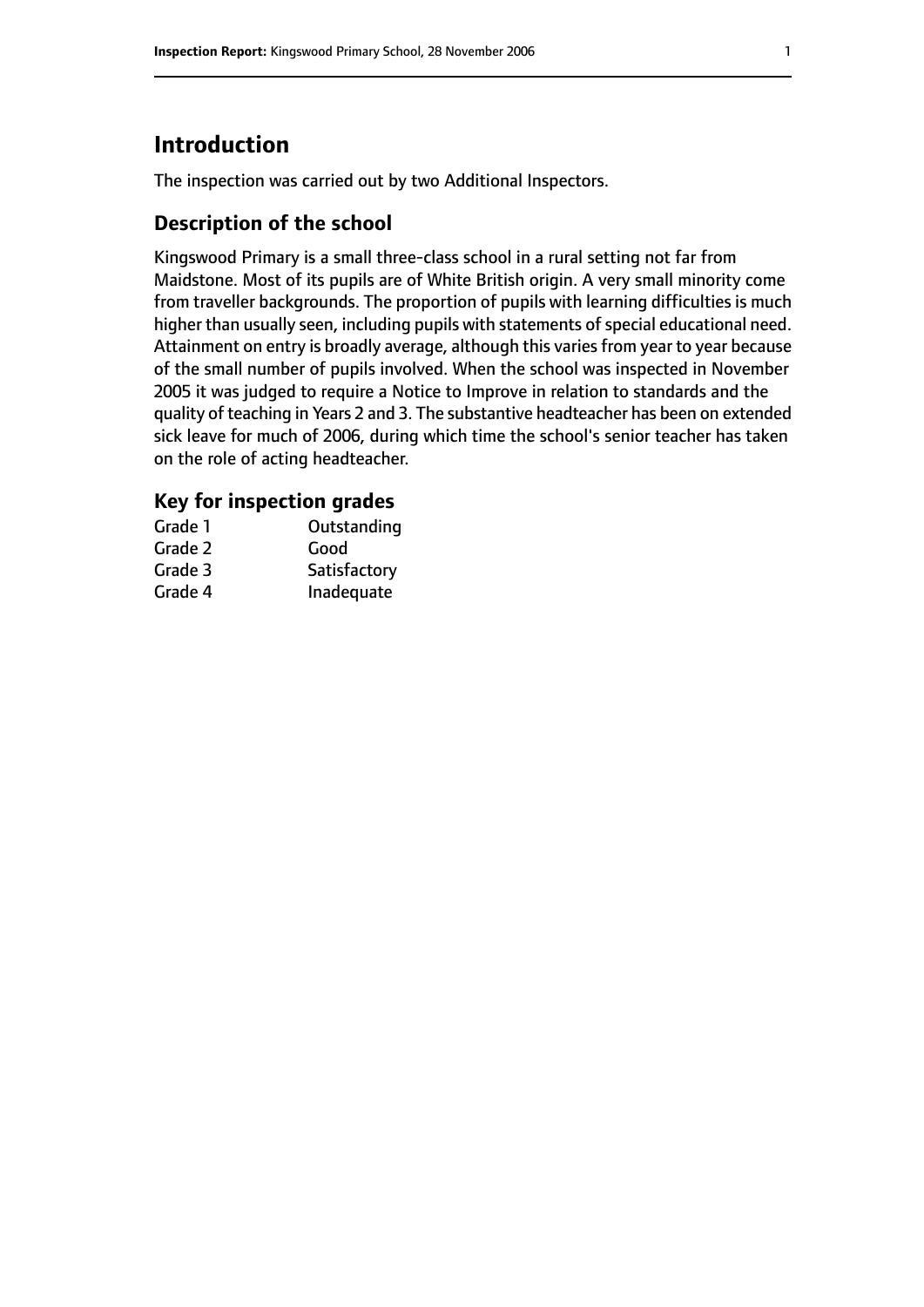#### **Overall effectiveness of the school**

#### **Grade: 3**

The school has improved significantly since it was inspected in November 2005 and now provides a satisfactory standard of education for its pupils. In accordance with section 13 (5) of the Education Act 2005, HMCI is of the opinion that the school no longer requires significant improvement. Clearsighted and determined leadership by the acting headteacher has maintained an unswerving focus on raising standards and improving pupils' rate of progress. Pupils' achievement is now satisfactory. Above-average standards have been maintained in Year 6 and standards in Year 2 have risen from the exceptionally low levels achieved in 2005 to meet national averages in 2006. More-able pupils make good progress in Years 1 and 2, but middle-ability pupils could do better in reading and mathematics. In Years 3 to 6, more-able pupils do not do as well as they should in science, especially in investigative work. In the Foundation Stage, a well-planned curriculum and good teaching enable children to make good progress. The quality of teaching has improved and is now satisfactory. Recently introduced systems for assessing and tracking the progress of individual pupils now help teachers to set suitably challenging targets for all pupils. As a result, progress is now satisfactory. However, they are not yet being used effectively enough to ensure that all pupils make consistently good progress in lessons. The curriculum has been transformed and is now good. It ensures that skills and knowledge are developed progressively as pupils move through the school and provides them with an interesting and exciting range of activities. As a result, pupils enjoy learning and their behaviour is good. Good quality care, support and guidance ensure that pupils feel safe and develop into well-rounded young people. Their personal development is good because the school nurtures them and builds their confidence and self-esteem. Pupils play an important part in the everyday life of the school and show a developing awareness of their rights and responsibilities as young citizens. Leadership and management are satisfactory. The acting headteacher has many good leadership qualities and a clear vision for the school's future development. She has led the school well through a difficult year and has achieved much through strong teamwork with staff and governors. However, she has too many curriculum responsibilities, in addition to a regular teaching commitment. Staff changes and uncertainty over the future leadership and management of the school have slowed down the development of the leadership roles of other teachers. Despite this, the school's track record over the past 12 months shows that it has a satisfactory capacity to consolidate its achievements to date and to move on.

#### **What the school should do to improve further**

- Raise standards in Years 1 and 2 in reading and mathematics, especially for middle-ability pupils, and for the more able pupils in science in Years 3 to 6.
- Make more effective use of assessment and tracking information in order to make further improvement in the rate of pupils' progress.
- Distribute management respons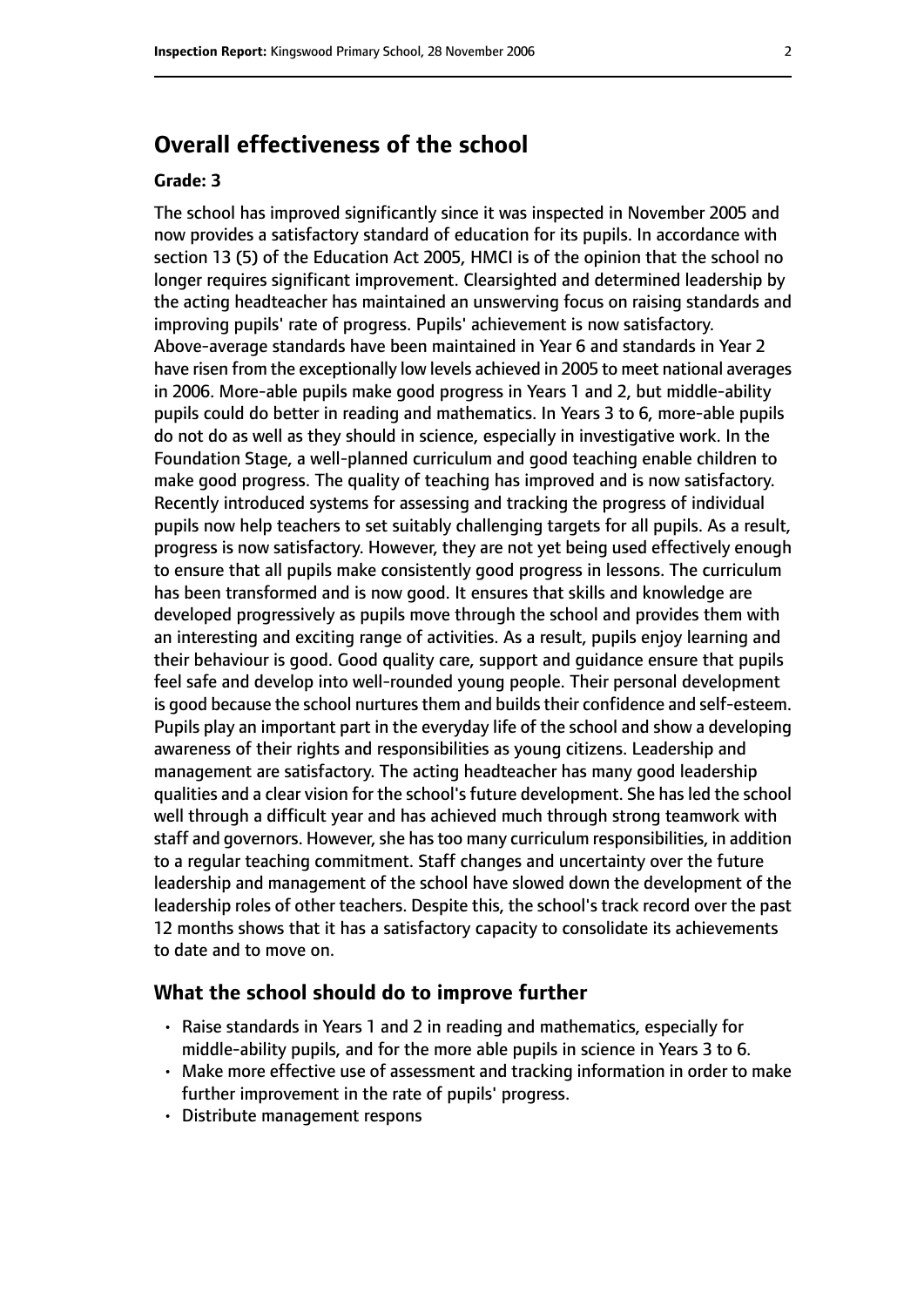#### **Achievement and standards**

#### **Grade: 3**

The school has successfully tackled the shortcomings identified by the last inspection that led to inadequate achievement in Years 1, 2 and 3. Pupils' achievement is now satisfactory, including for those with learning difficulties and traveller children. Recent improvements in teaching and the curriculum are having a beneficial impact on the rate of progress currently being made by the pupils. For example, the pupils who underachieved in Year 2 made up significant lost ground in Year 3 and are now achieving the standards expected for their age in Year 4. Standards are above average in Year 6, which represents satisfactory achievement for these pupils, given their above-average attainment in Year 2. More-able pupils do particularly well in English and reasonably well in mathematics, but too few reach the higher levels in science. Further recent improvements in the Foundation Stage provision are helping Reception children to make good progress. The needs of Year 1 pupils, who are taught alongside Reception children, are being met much more effectively and this is helping them to make good progress. Standards in Year 2 returned to average levels in 2006 after the significant dip in 2005. The more able pupils did well, but too few of the middle-ability pupils reached the level expected for their age in reading and mathematics.

#### **Personal development and well-being**

#### **Grade: 2**

The improvements in pupils' personal development can be attributed to a combination of better teaching and a more inspiring curriculum. Pupils show pride in their school and in their own achievements. Their enjoyment of school is reflected in their good attendance. Pupils' spiritual, moral, social and cultural development is good. Increased opportunities for pupils to learn about a wide range of cultures have expanded their awareness of the world around them. They behave well and are attentive in lessons, but do not always demonstrate independence and initiative in learning. Pupils respond with enthusiasm to the opportunities they have to shoulder responsibilities, such as representing their class on the school council and acting as sports leaders. Older pupils take responsibility for younger children at lunchtime and sometimes support them in their learning. Improvements to the play areas, many of which have been instigated by the pupils, have helped to make playtime a safe and pleasant experience for all pupils. Older pupils learn to work in teams and develop enterprise and financial skills through projects such as planning and costing a disco and purchasing new play equipment.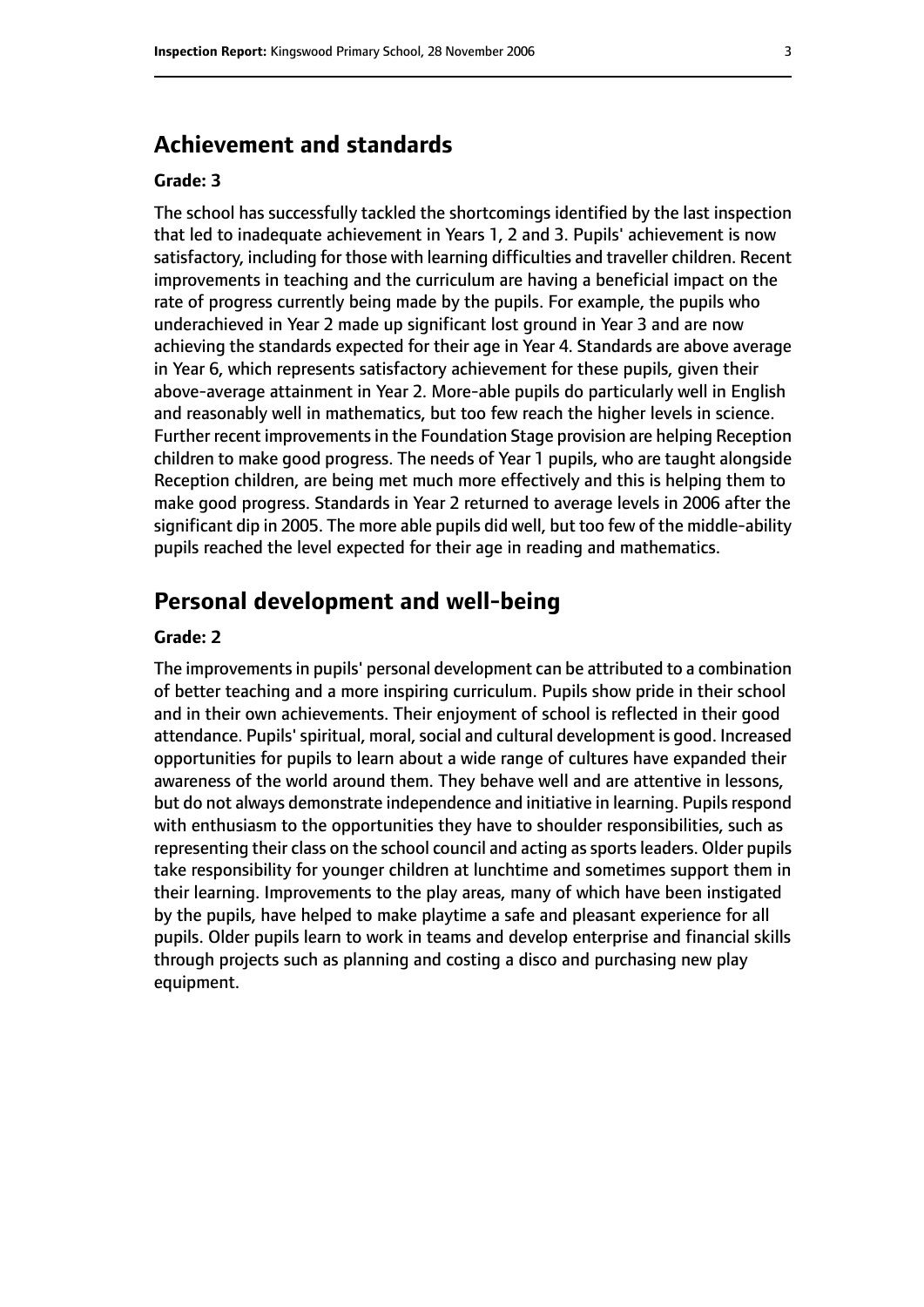#### **Quality of provision**

#### **Teaching and learning**

#### **Grade: 3**

The school has successfully eradicated the inadequate teaching that was identified by the last inspection. The acting headteacher has worked alongside staff to demonstrate good practice and support them in making improvements. Every pupil now has challenging targets in reading, writing and mathematics. Regular assessments enable teachers to check how well pupils are progressing but marking is not yet used consistently to show pupils how to improve their work. Some good teaching has been observed in every class, but it is not yet consistent enough. This is partly because teachers do not always make full use of assessment information to plan work that enables all pupils to make good progress in the lesson. Teachers do not always encourage the independent learning and organisational skills that pupils need to prepare them for later life. Monitoring has shown that teaching in science for older pupils does not develop their investigative skills to sufficiently high levels.

#### **Curriculum and other activities**

#### **Grade: 2**

Marked improvements in the curriculum are having a good impact on pupils' progress. The curriculum is designed to develop pupils' skills and knowledge progressively, building upon what they already know and can do. In addition, teachers have selected topics and themes that interest the pupils and capture their imagination. As one pupil put it, 'You all get to do lots of exciting things'. Creative weeks, such as that based on South Africa, enrich and extend pupils' learning, as does the wide variety of visits, visitors and after-school clubs. Good links with other local schools include a project to develop writing skills and one to improve achievement in science and information and communication technology (ICT). This is useful as the science curriculum is not sufficiently focused on developing higher-level investigative skills. Joint activities with a nearby school and a link with a local sports college enhance the opportunities for pupils to take part in sports activities.

#### **Care, guidance and support**

#### **Grade: 2**

Good attention to pupils' well-being and a caring, supportive family atmosphere help pupils to feel safe and confident in school. A recent commitment to the Healthy Schools initiative is raising pupils' awareness of the importance of healthy eating, although this is at a relatively early stage of development. All of the pupils in Years 5 and 6 have been trained as peer mediators and play an important role in sorting out problems between pupils. Well-planned support for pupils with learning difficulties helps them to make steady progress towards their targets. Close links with pupils' families and courses for parents help them to support their children's learning. The good systems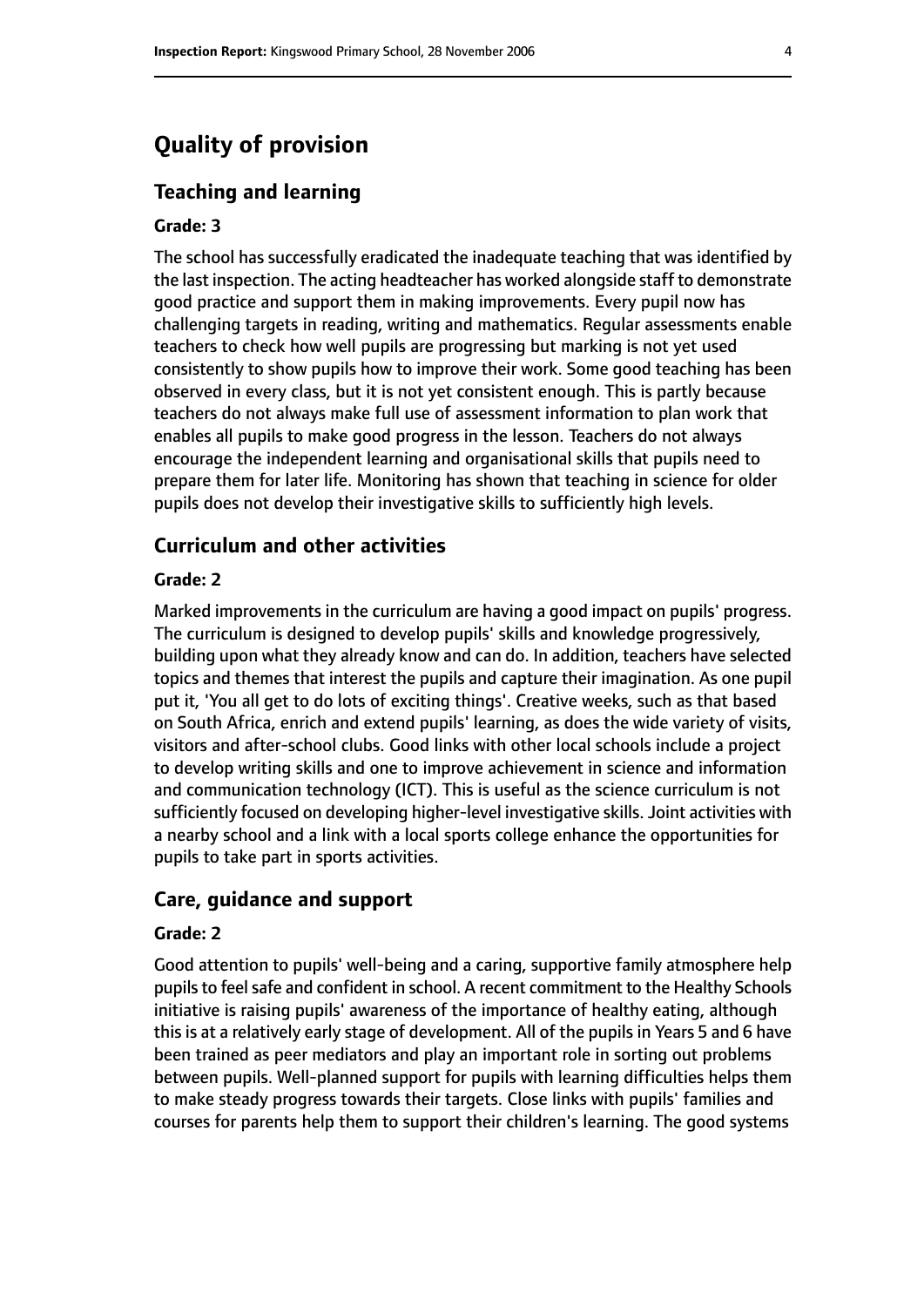for tracking pupils' academic progress are helping to raise standards but are relatively new and have not yet had their full impact throughout the school.

#### **Leadership and management**

#### **Grade: 3**

The acting headteacher has taken prompt and decisive action to tackle the significant weaknesses identified by the last inspection. Rigorous evaluation of the school's performance has involved staff and governors in identifying and tackling the causes of underachievement. This has resulted in good improvement which has, in turn, boosted staff morale and increased parents' confidence in the school. A large number of parents wrote to inspectors to express their delight at the improvements that have been made over the past six months and to commend the acting headteacher and staff for their efforts. Nevertheless, there is still some way to go. Although there is now a clear management structure, the acting headteacher has too many key curricular responsibilities. Subject leaders have clear action plans but most are at an early stage of implementing these. Good teamwork between the acting headteacher and the new chair of governors has helped to keep governors, many of whom have joined the governing body in the past 12 months, abreast of developments.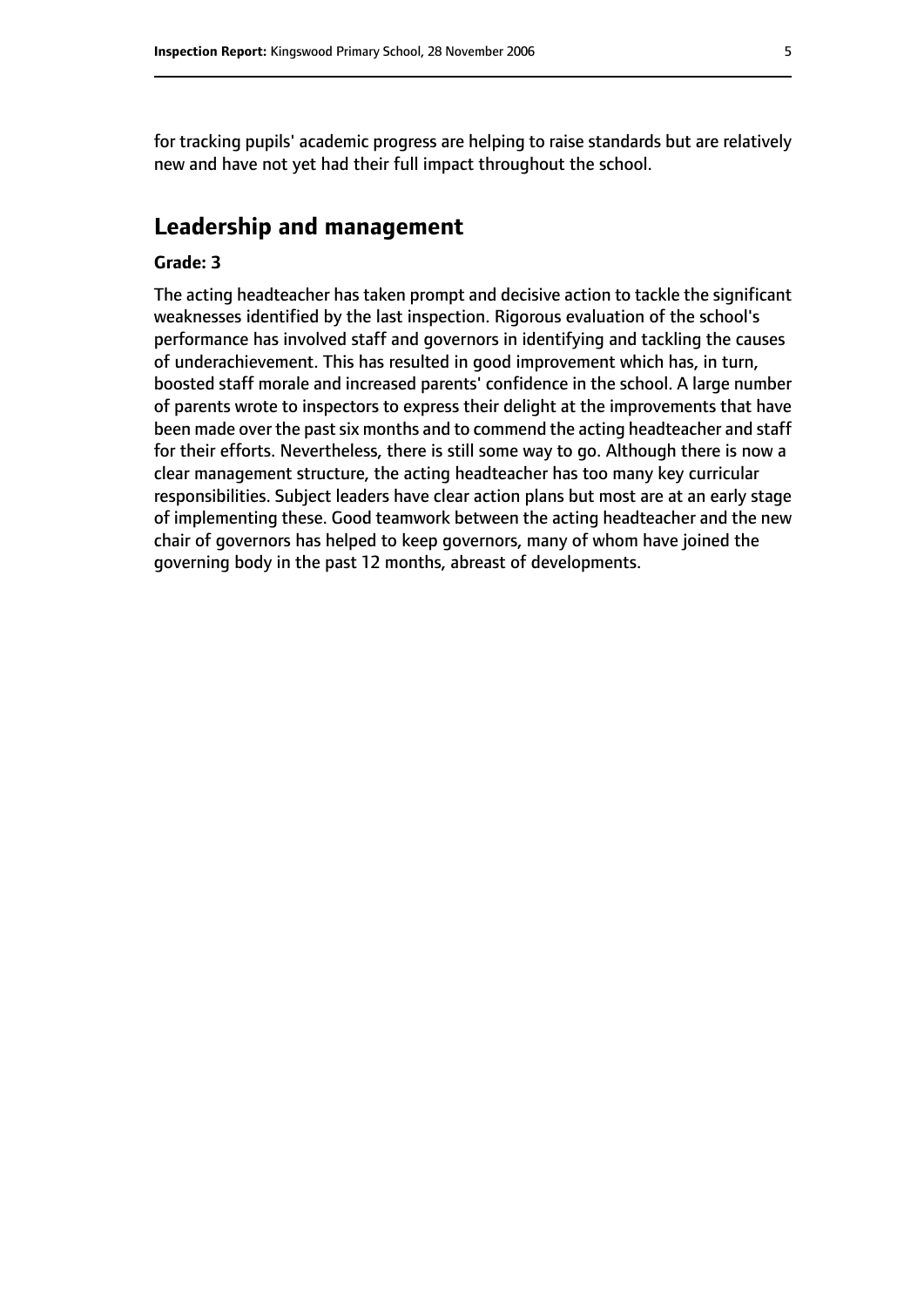**Any complaints about the inspection or the report should be made following the procedures set out inthe guidance 'Complaints about school inspection', whichis available from Ofsted's website: www.ofsted.gov.uk.**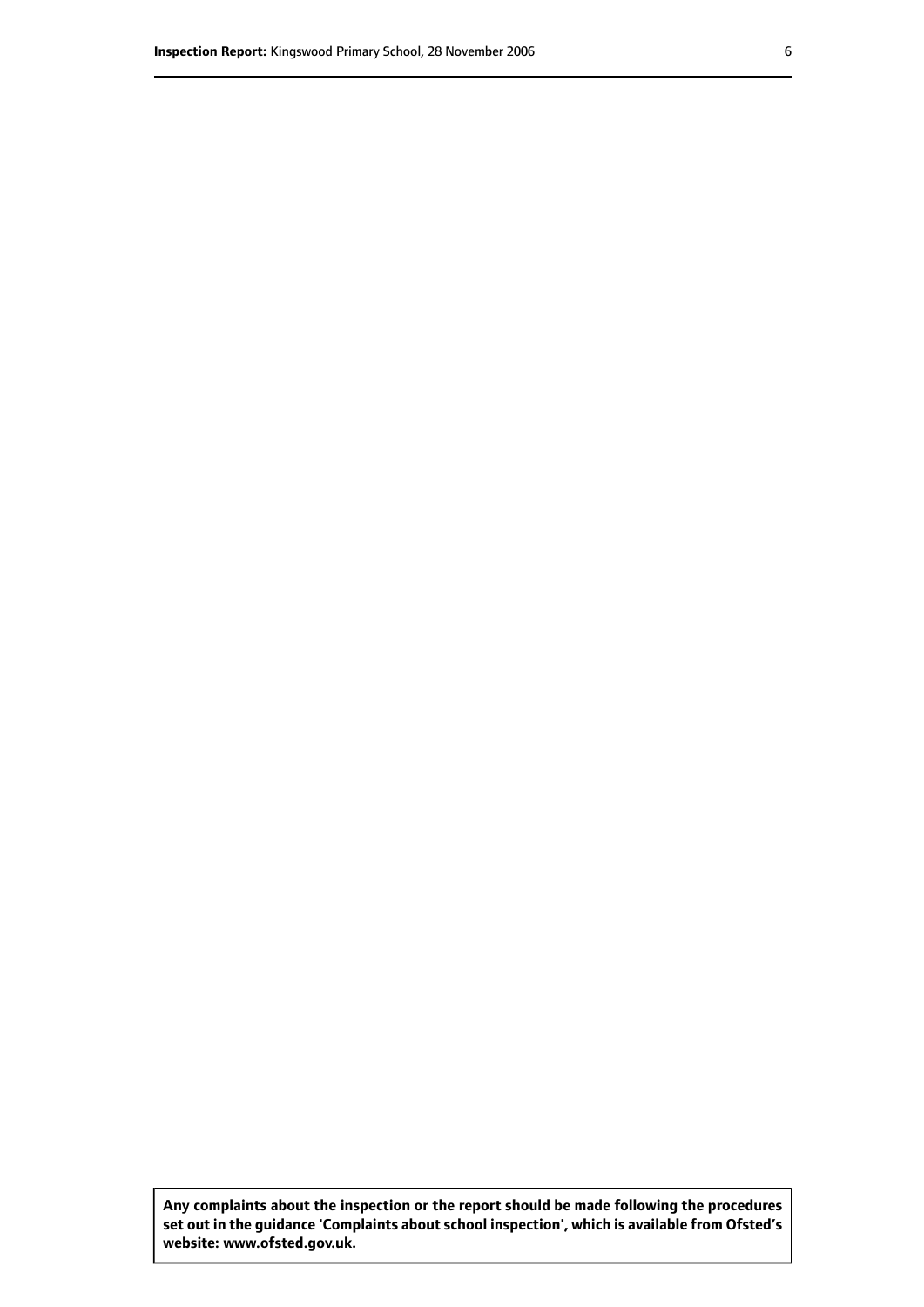### **Inspection judgements**

| Key to judgements: grade 1 is outstanding, grade 2 good, grade 3 satisfactory, and grade 4 | <b>School</b>  |
|--------------------------------------------------------------------------------------------|----------------|
| inadeauate                                                                                 | <b>Overall</b> |

#### **Overall effectiveness**

| How effective, efficient and inclusive is the provision of education, integrated<br>care and any extended services in meeting the needs of learners? |     |
|------------------------------------------------------------------------------------------------------------------------------------------------------|-----|
| How well does the school work in partnership with others to promote learners'<br>well-being?                                                         |     |
| The quality and standards in the Foundation Stage                                                                                                    |     |
| The effectiveness of the school's self-evaluation                                                                                                    |     |
| The capacity to make any necessary improvements                                                                                                      |     |
| Effective steps have been taken to promote improvement since the last<br>inspection                                                                  | Yes |

#### **Achievement and standards**

| How well do learners achieve?                                                                               |  |
|-------------------------------------------------------------------------------------------------------------|--|
| The standards <sup>1</sup> reached by learners                                                              |  |
| How well learners make progress, taking account of any significant variations between<br>groups of learners |  |
| How well learners with learning difficulties and disabilities make progress                                 |  |

#### **Personal development and well-being**

| How good is the overall personal development and well-being of the<br>learners?                                  |  |
|------------------------------------------------------------------------------------------------------------------|--|
| The extent of learners' spiritual, moral, social and cultural development                                        |  |
| The behaviour of learners                                                                                        |  |
| The attendance of learners                                                                                       |  |
| How well learners enjoy their education                                                                          |  |
| The extent to which learners adopt safe practices                                                                |  |
| The extent to which learners adopt healthy lifestyles                                                            |  |
| The extent to which learners make a positive contribution to the community                                       |  |
| How well learners develop workplace and other skills that will contribute to<br>their future economic well-being |  |

#### **The quality of provision**

| $\Box$ How effective are teaching and learning in meeting the full range of the $\Box$<br>  learners' needs?        |  |
|---------------------------------------------------------------------------------------------------------------------|--|
| $\mid$ How well do the curriculum and other activities meet the range of needs<br>$\mid$ and interests of learners? |  |
| How well are learners cared for, guided and supported?                                                              |  |

 $^1$  Grade 1 - Exceptionally and consistently high; Grade 2 - Generally above average with none significantly below average; Grade 3 - Broadly average to below average; Grade 4 - Exceptionally low.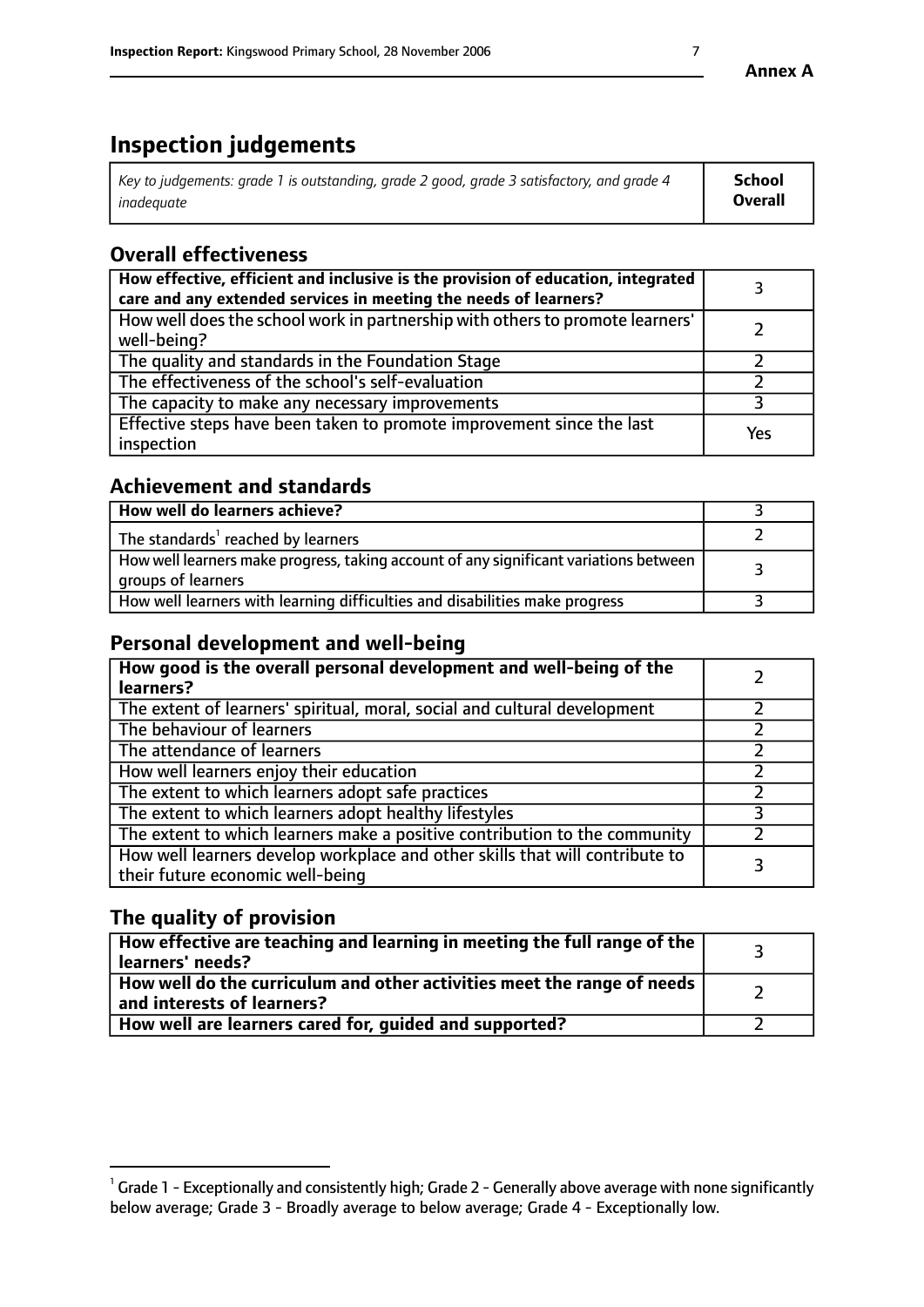#### **Annex A**

### **Leadership and management**

| How effective are leadership and management in raising achievement<br>and supporting all learners?                                              |           |
|-------------------------------------------------------------------------------------------------------------------------------------------------|-----------|
| How effectively leaders and managers at all levels set clear direction leading<br>to improvement and promote high quality of care and education |           |
| How effectively performance is monitored, evaluated and improved to meet<br>challenging targets                                                 |           |
| How well equality of opportunity is promoted and discrimination tackled so<br>that all learners achieve as well as they can                     |           |
| How effectively and efficiently resources, including staff, are deployed to<br>achieve value for money                                          | 3         |
| The extent to which governors and other supervisory boards discharge their<br>responsibilities                                                  | 3         |
| Do procedures for safequarding learners meet current government<br>requirements?                                                                | Yes       |
| Does this school require special measures?                                                                                                      | <b>No</b> |
| Does this school require a notice to improve?                                                                                                   | No        |